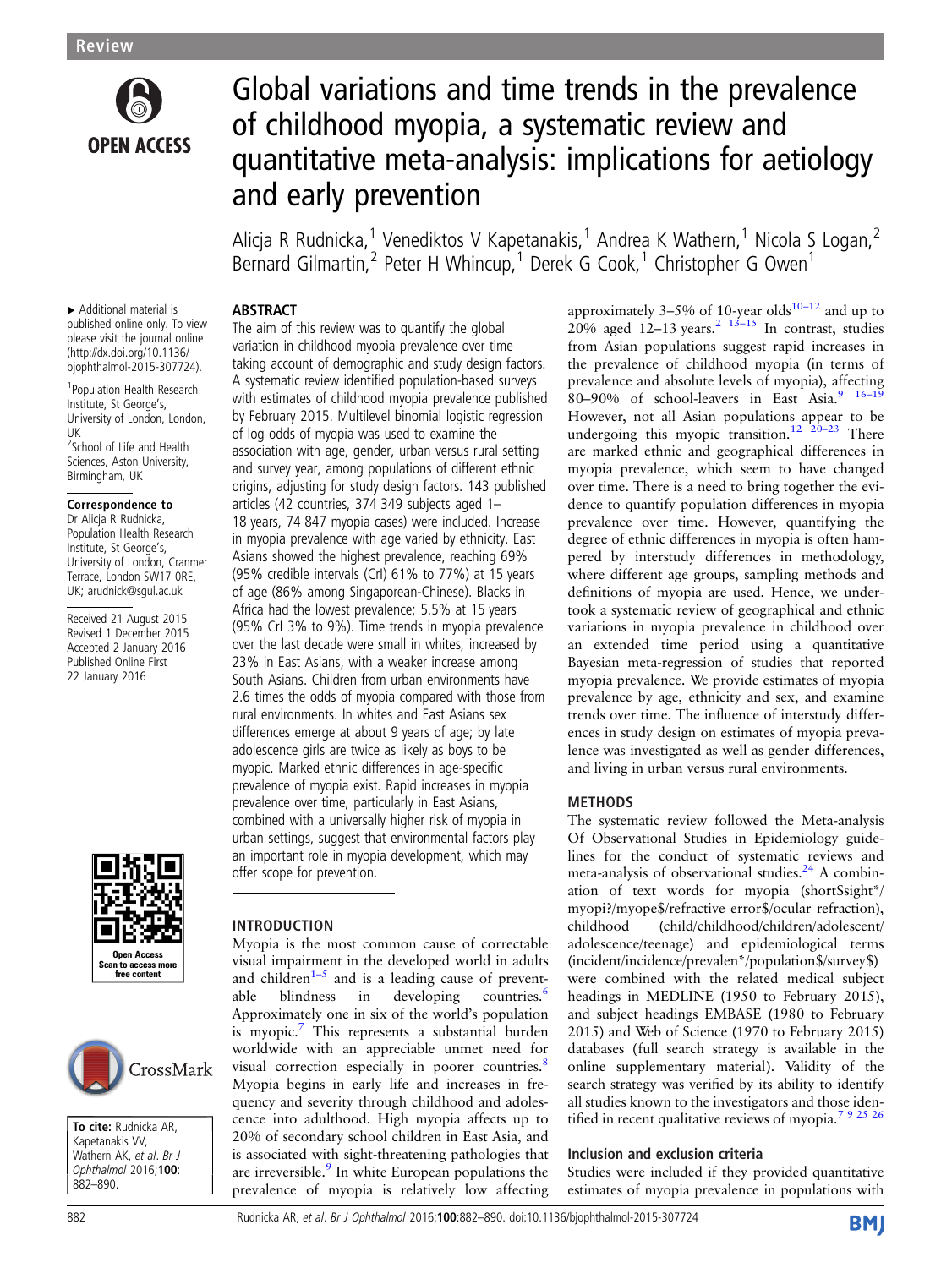a clearly defined sampling strategy. Surveys or audits of hospital eye departments or clinics were excluded. Studies that did not report ethnicity of the participants were excluded. Review articles were excluded to avoid duplication of data from individual studies, but were used to check that relevant studies were identified. Studies inviting non-specific volunteers, that relied on selfreported myopia or carried out refractive assessment in a subset, that is, only in those with reduced vision, were excluded.

#### Studies identified and data extraction

All data extraction was carried out independently by three reviewers (ARR, VVK and CGO), with independent extraction in a subset. Disagreements in data extraction were resolved by discussion.

Data were extracted on a number of key indicators of study quality, identified a priori. These included methods of assessment (including subjective refraction/retinoscopy and open or closed field autorefraction and use of cycloplegia) and case definition of myopia. In the presence of multiple definitions for myopia within a study, the definition with spherical equivalent refraction/sphere refraction closest to '−0.5 D or less' was used. Some studies reported prevalence based on subjective refraction separately from those on autorefraction. In these situations we included only data from the autorefractor measurements to avoid double counting data from the same study. When prevalence was reported with and without the use of cycloplegia, estimates obtained after the use of cycloplegia were used preferentially.

Data were also extracted on study response rates, habitation type (urban, rural or mixed) and year of survey (midpoint when a study period was reported), geographical location (region/city and country), number of children examined, number with myopia, estimates of myopia prevalence by gender and ethnic/ racial group where available. For longitudinal studies, prevalence estimates from follow-up visits were not included in the analyses as our analyses are based on myopia prevalence not incidence.

Among studies that reported ethnicity, most studies were conducted on indigenous population groups (migrant populations were classified according to the reported ethnicity). Ethnicity was classified into the groups listed below, broadly following definitions of the United Nations (UN) and WHO:

- I. Whites: individuals of white European ancestry residing in Europe, America, Australia and New Zealand
- II. East Asian (eg, Chinese, Japanese, Mongolian, Taiwanese, and Chinese children in Hong Kong and Singapore)
- III. South Asian (eg, Indian, Pakistani, Bangladeshi and Nepalese)
- IV. South-East Asian (eg, Malaysian, Thai, Cambodian, Lao)
- V. Blacks in Africa (eg, children from Burkina Faso, Madagascar, South Africa and Tanganyika)
- VI. Blacks not in Africa (eg, blacks in UK or America)
- VII. Middle Eastern or North African (eg, Iranian, Israeli, North African and Tunisian)
- VIII. Hispanic or Latino (eg, Chilean, Colombian, Mexican, Puerto Rican and Ecuadorian)
- IX. Native Hawaiian or other Pacific Islander (eg, Aborigines and children from Vanuatu)
- X. American Indian or Alaska native

Ethnic specific estimates of prevalence were extracted if available; otherwise the reported prevalence of myopia was linked to the predominant ethnicity of the study population.

### Statistical analysis

All statistical analyses were carried out using OpenBUGS  $(V.3.2.2)^{27}$  $(V.3.2.2)^{27}$  $(V.3.2.2)^{27}$  and R  $(V.3.1.1)^{28}$  $(V.3.1.1)^{28}$  $(V.3.1.1)^{28}$  We used Bayesian multilevel binomial logistic regression to investigate the associations between the log odds of myopia in either eye and potentially modifying factors, including age, gender, ethnicity, year of survey, and study design factors such as methods of assessment and habitation type.

Associations with age were non-linear and varied by ethnicity therefore the model allowed for a quadratic association with age that differed by ethnic group by including an interaction term in the models. Note, quadratic associations on the log odds scale translate into flexible non-linear associations on the prevalence scale, which encompass exponential associations with an asymptote. Ethnic specific time trends in reported myopia prevalence were investigated using year of survey.

Missing data on survey year were imputed for studies by subtracting 3 years from the year that the article was published (based on the median time to publication, in studies with available data). There were sufficient data to analyse time trends in whites, East Asians and South Asians only. We estimate ORs for rural versus urban and rural versus mixed habitation settings assuming a common OR across ethnicity; however we present sensitivity analyses by ethnicity.

We allowed for potential systematic differences between studies using different methods of refractive assessment by including study level covariates for the use of cycloplegia or not and whether refraction was based on (1) subjective refraction/ retinoscopy (this included studies that performed autorefraction and subjective refraction/retinoscopy) or (2) open field autorefraction or (3) closed field autorefraction. This investigation was performed on a subset of studies with available data adjusting for ethnic specific associations with age and survey year, as well as habitation type. Additional analyses investigated an interaction between age and use of cycloplegia.

The difference in myopia prevalence between boys and girls was estimated from a separate model using the subset of studies that reported data separately for boys and girls, adjusting for study design factors and ethnic specific associations with age. All analyses took into account the hierarchical data structure arising from repeated measures of prevalence within the same study population by fitting 'study population' as a 'level' in all our models. A study population was defined as the same ethnicity examined at the same point in time in the same geographical location. A full description of the model appears in the online supplementary statistical appendix. We present median prevalence estimates and ORs with 95% credible intervals (95% CrI), which represent the range of values within which the true value of an estimate is expected to lie with 95% probability.

Modelled age and ethnic specific prevalence estimates were standardised to urban populations and applied to UN demo-graphic data for 2015 and 2025.<sup>[29](#page-7-0)</sup> We selected the dominant ethnic group for the following UN defined regions (1) Black— Africa and the Caribbean, (2) White—Europe, North America, Western Asia, Australia and New Zealand, (3) Hispanic— Central and Southern America, (4) Other/mixed—Melanesia, Micronesia and Polynesia. More detailed ethnic division was possible for Asia where (5) East Asian was used to represent Eastern and Central Asia, (6) South Asian—Southern Asia, and (7) South-East Asian—South-Eastern Asia. Using UN population data by 5-year intervals (from 0 year to 19 years) the mid age band prevalence estimates at ages 2 years, 7 years, 12 years and 17 years were applied to the corresponding population data, to obtain population numbers with myopia, overall and by region, with associated 95% CrIs as described previously.<sup>[30](#page-7-0)</sup> A description of the statistical model is available online (see online supplementary statistical appendix).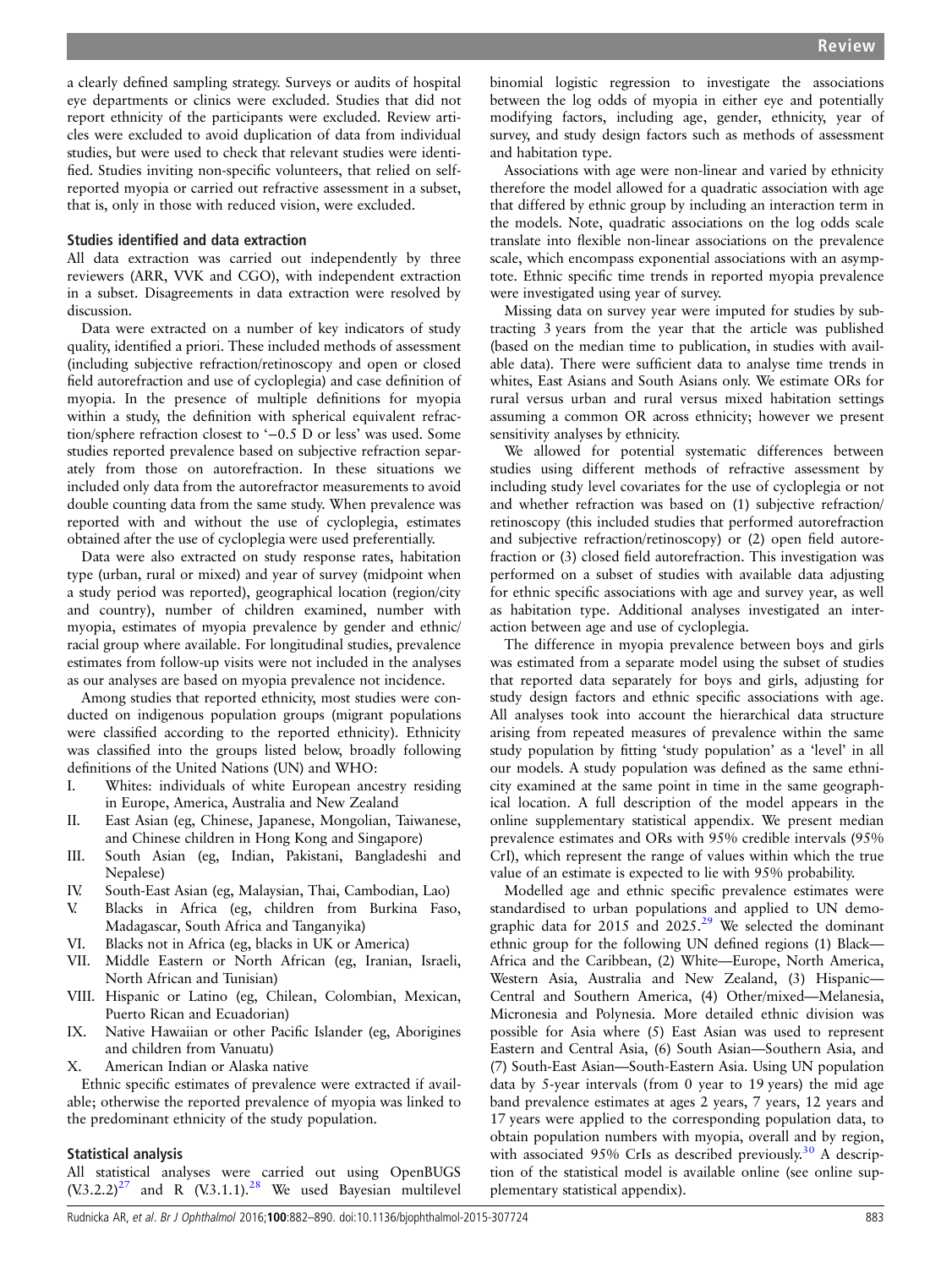#### RESULTS

The article selection process is outlined in figure 1. In total 143 articles reported age-specific prevalence of myopia in 164 separate study populations (374 349 participants, 74 847 cases of myopia) from cross-sectional surveys published between 1958 and 2015 in 42 different countries. Online [supplementary table](http://bjo.bmj.com/lookup/suppl/doi:10.1136/bjophthalmol-2015-307724/-/DC1) S1 summarises the key features of the articles contributing to this review along with the citation. [Table 1](#page-3-0) summarises the numbers of subjects and cases of myopia by ethnicity contributing to the analysis. Data extracted on myopia prevalence by ethnicity showed stark differences overall (fi[gure 2](#page-3-0)) and a non-linear increase in myopia prevalence with age. We therefore modelled ethnic specific quadratic associations with age. There were sufficient data to estimate trends over time in myopia prevalence in whites, East Asians and South Asians only. Estimated over an extended time period there appears to have been a marginal decline in the odds of myopia in white children and adolescents after adjustment for age and environmental setting (estimates per decade in [table 2\)](#page-4-0). However, the 95% CrI for this result is wide and compatible with stable myopia prevalence over time. In contrast, evidence suggests a 23% increase per decade in East Asians (95% CrI 1.00 to 1.55), with weak evidence of an increase in myopia prevalence over time in South Asians ([table 2](#page-4-0)). There was no evidence to suggest that time trends were not linear. In addition, among East Asians time trends did not appear to vary by geographical location.

[Table 3](#page-4-0) provides estimates of myopia prevalence by age and ethnicity standardised to children residing in urban environments. For whites, East Asians and South Asians estimates are



Figure 1 Summary of article selection process from MEDLINE, EMBASE and Web of Science.

also standardised to 2005. For other ethnic groups there were insufficient data to model time trends and therefore estimates are indicative of data available for the 'average' survey year given in [tables 1](#page-3-0). East Asians have the highest prevalence of myopia reaching 80% by 18 years of age. In contrast, the lowest myopia prevalence in late adolescence is in black children in Africa (5.5% of 15 year olds).

Children living in predominantly urban environments have 2.6 times the risk of myopia compared with children living in rural environments ([table 2,](#page-4-0) OR 2.61, 95% CrI 1.79 to 3.86). Studies that reported prevalence for a mixed (urban+rural) population are a very heterogeneous group and the estimate should be interpreted with caution. There was no evidence of heterogeneity in the OR of urban versus rural environment by ethnicity. For all ethnic groups, except whites, an urban environment is associated with an increased risk of myopia, especially in blacks in Africa, South Asians and South-East Asians (fi[gure 3\)](#page-5-0). However, exclusion of one outlying study in western Newfoundland whites $31$  residing in a rural community weakened the OR for urban versus rural in whites to 0.99 (95% CrI 0.26 to 5.01).

Studies that did not use cycloplegia reported double the odds of myopia than those that did use cycloplegia (after allowing for age, ethnicity, survey year and environmental setting, [table 2\)](#page-4-0). We examined an interaction between use of cycloplegia and age and found that the OR for 'no cycloplegia' versus cycloplegia was stronger at younger ages than at older ages (see online [supplementary table](http://bjo.bmj.com/lookup/suppl/doi:10.1136/bjophthalmol-2015-307724/-/DC1) S2). Method of measurement of refraction was also associated with myopia prevalence. Studies defining myopia based on autorefraction reported a higher prevalence of myopia (especially closed autorefraction) than studies using retinsocopy or subjective refraction (either exclusively or in addition to autorefraction).

The meta-regression comparing boys and girls is based on 64 study populations with 146 996 participants and 36 958 cases of myopia. We examined differences between boys and girls for each ethnic group separately. At about age 9 years gender differences begin to emerge in whites and East Asians and become more pronounced with age showing a higher prevalence of myopia in girls than in boys (see online [supplementary table](http://bjo.bmj.com/lookup/suppl/doi:10.1136/bjophthalmol-2015-307724/-/DC1) S3). By 18 years of age white girls are approximately twice as likely as white boys to be myopic (OR 2.03 95% CrI 1.40 to 2.93). A similar picture emerged for East Asians (OR 2.30 95% CrI 2.01 to 2.61). There was no clear evidence of gender differences in South Asians or in Hispanic/Latinos and there was insufficient data in the other ethnic groups to estimate gender differences by age.

There were sufficient data to investigate geographical variations in age-specific myopia prevalence in whites, East Asians and South Asians. In whites there was no clear evidence of differences in myopia prevalence in studies from Europe, USA and Oceania. Among East Asians the highest prevalence of myopia is among those residing in Singapore (86% of 15 year olds, [table 4](#page-5-0)). Rates are very similar in Hong Kong and Taiwan (∼80% of 15 year olds), lower in China (∼59% of 15 year olds) and Australia (41% of 15 year olds). Rates are lowest in a rural population of Mongolia [\(table 4](#page-5-0)). Estimates in Japan are based on data from the 1990s and may not be representative of contemporary Japanese children. South Asian children residing in Australia, England or Singapore are approximately five times more likely to be myopic than their counterparts living in Nepal or India ([table 4](#page-5-0)). At 15 years of age approximately 40% of migrant South Asians are myopic compared with 9% of indigenous South Asians.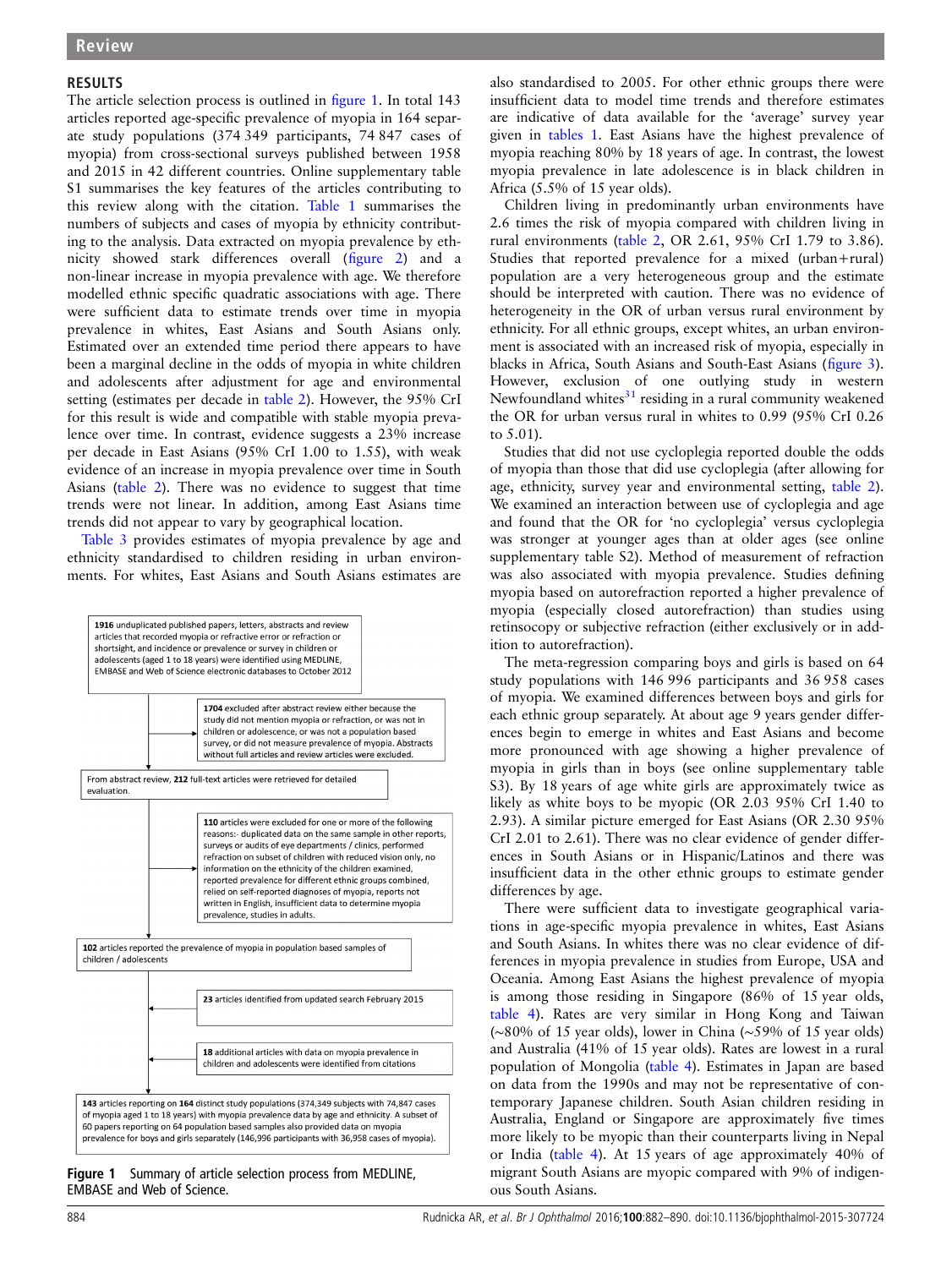#### <span id="page-3-0"></span>Table 1 Summary of the number of study populations with data on myopia prevalence by ethnic group

|                                           |                       |                           |     |         |       | <b>Survey years</b> |       |
|-------------------------------------------|-----------------------|---------------------------|-----|---------|-------|---------------------|-------|
| <b>Ethnicity</b>                          | No. study populations | <b>Published articles</b> | K   | N       | X     | Range               | Mean* |
| White                                     | 34                    | 34                        | 87  | 54 324  | 3444  | 1958 to 2011        | 1994  |
| East Asian                                | 65                    | 55                        | 310 | 157 879 | 60895 | 1983 to 2013        | 2000  |
| South Asian                               | 23                    | 20                        | 72  | 46 012  | 2648  | 1992 to 2014        | 2002  |
| South-East Asian                          | 9                     |                           | 18  | 19 134  | 2076  | 1987 to 2010        | 2006  |
| <b>Black in Africa</b>                    | 10                    |                           | 24  | 8491    | 262   | 1961 to 2009        | 1993  |
| <b>Black not in Africa</b>                | 5                     | 5                         | 15  | 5038    | 371   | 1997 to 2008        | 2006  |
| Middle Eastern or North African           | 16                    | 16                        | 67  | 41 812  | 2679  | 1990 to 2011        | 2008  |
| Hispanic or Latino                        | 10                    | 10                        | 26  | 33 408  | 1503  | 1976 to 2007        | 1995  |
| Native Hawaiian or other Pacific Islander | 6                     | 6                         | 15  | 5794    | 529   | 1967 to 2008        | 1987  |
| American Indian or Alaska native          | 4                     | 4                         | 9   | 2457    | 440   | 1967 to 2002        | 1985  |
| Unknown/other/mixed                       |                       | 3                         | 3   | 323     | 42    | 2001 to 2008        | 2004  |

K, total number of available estimates of prevalence.

N, total number of participants (published or estimated).

X, total number of cases of myopia using definition closest to 'spherical equivalent refraction/sphere refraction of −0.50 D or more myopia'

\*Mean survey year weighted by study population size.



Figure 2 Prevalence (%) of myopia for boys and girls combined by age and ethnic group. Data extracted on the age-specific prevalence (as a percentage) of myopia for all study populations are plotted against age for girls and boys combined, by ethnic group. The vertical axis is plotted on the logit scale. Data points from the same study population are joined by a straight line. The size of each symbol is inversely proportional to the SE of the estimate of prevalence.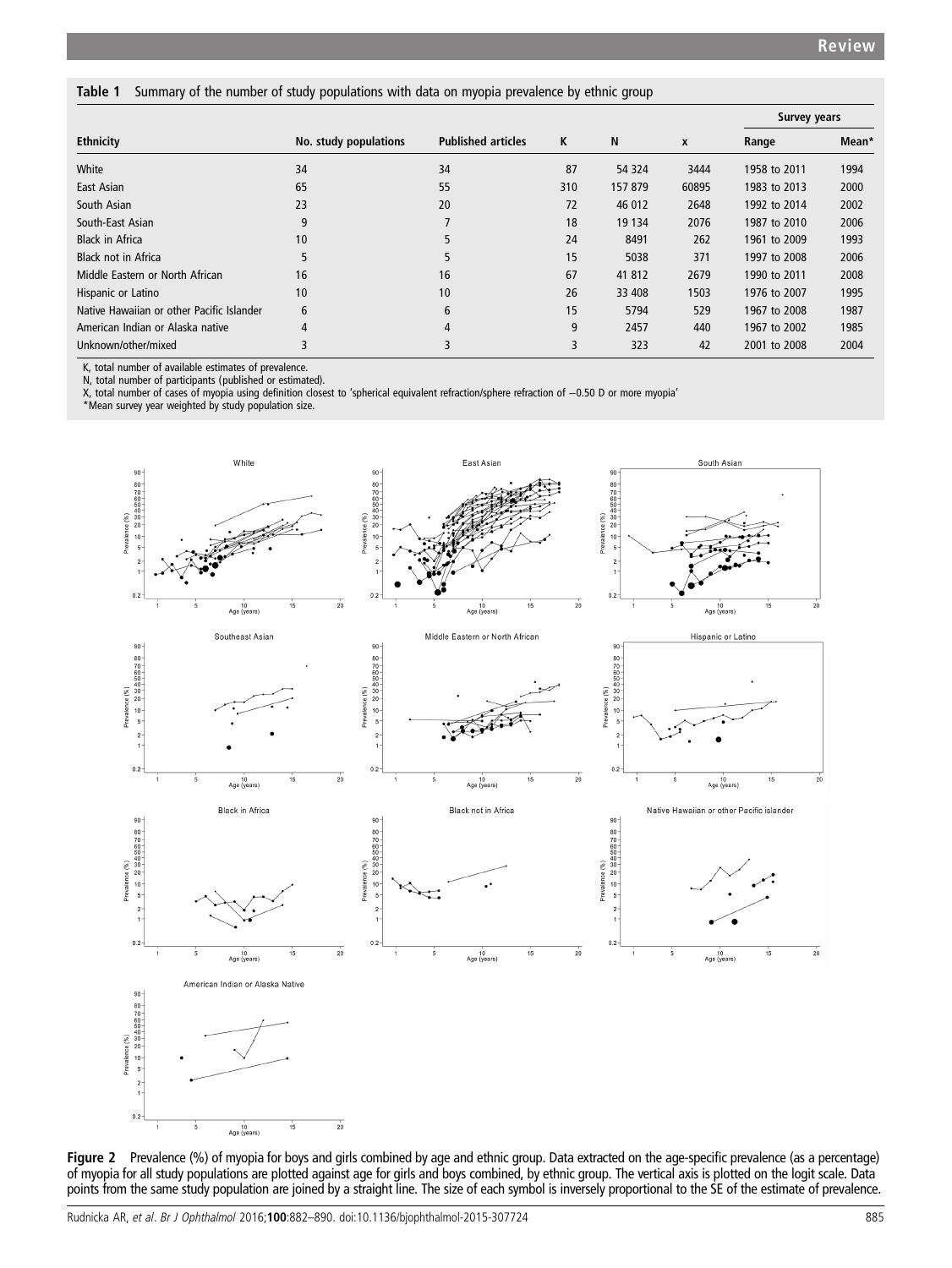<span id="page-4-0"></span>

|                                  |  |  | Table 2 ORs for trends over time, environmental setting and |  |
|----------------------------------|--|--|-------------------------------------------------------------|--|
| methods of refractive assessment |  |  |                                                             |  |

| <b>Factor</b>                     | Number of<br>study<br>populations | Adjusted odds ratio*<br>(95% credible interval) |
|-----------------------------------|-----------------------------------|-------------------------------------------------|
| Calendar Time                     |                                   |                                                 |
| Per decade in whites              | 34                                | 0.85(0.69, 1.05)                                |
| Per decade in East Asians         | 65                                | 1.23(1.00, 1.55)                                |
| Per decade in South Asians        | 23                                | 1.05(0.45, 2.63)                                |
| Environmental setting             |                                   |                                                 |
| Rural                             | 37                                | 1.00                                            |
| Urban                             | 115                               | $2.61$ (1.79, 3.86)                             |
| Mixed <sup>+</sup>                | 12                                | 2.71(1.63, 4.68)                                |
| Study design characteristics      |                                   |                                                 |
| Cycloplegia-yes                   | 109                               | 1.00                                            |
| Cycloplegia-no                    | 43                                | 2.12(1.76, 2.52)                                |
| Subjective refraction/retinoscopy | 85                                | 1.00                                            |
| Closed field autorefraction       | 54                                | 2.18(1.79, 2.73)                                |
| Open field autorefraction         | 12                                | 1.30(0.89, 1.85)                                |

\*ORs are the medians (95% credible intervals in parenthesis) of the posterior distributions from the Bayesian multilevel binomial logistic regression of the log odds of myopia adjusting for ethnic specific associations with age, ethnic specific associations with survey year (for white, East Asian and South Asian children, only) and environmental setting. The multilevel model took into account that some study populations provide only one age-specific estimate whereas others contribute data for several age groups. ORs for the study design characteristics are based on a subset of studies that specifically reported whether cycloplegia was used. ORs for environmental setting and study design characteristics were assumed to be common across ethnicities.

†Mixed refers to studies that reported myopia prevalence for urban and rural groups combined.

Estimates of the global myopia prevalence and number of cases by region were attained by applying modelled age and ethnic specific prevalence estimates to UN defined population data for calendar years 2015 and 2025 and ages 0 year to <19 years (see online [supplementary table](http://bjo.bmj.com/lookup/suppl/doi:10.1136/bjophthalmol-2015-307724/-/DC1) S4). Global estimates suggest a burden of 312 million myopic cases in 2015 (95% CrI

265 million to 369 million), rising to 324 million (95% CrI 276 million to 382 million) in 2025. Population prevalence of myopia in childhood (0 year to <19 years) is highest in East Asia (35%) with nearly 80% of cases in Asia. The global share of myopia cases will remain high in Asia in 2025 with a marginal increase in Africa due to more rapid expansion of this age group in Africa than in other regions.

## **DISCUSSION**

This is the first systematic review and quantitative meta-analysis of the worldwide prevalence of myopia in childhood and adolescence. We have quantified the striking ethnic differences in myopia prevalence that become more marked with age. In particular, East Asians show the highest prevalence with over 90% of East Asians living in Singapore and 72% of East Asians living in China aged 18 years exhibiting myopia (defined as at least −0.5 D of myopia). Overall South Asians had much lower rates with limited evidence of trends over time. However, there were marked differences between those living in South Asia compared with migrant South Asian populations. There was no strong evidence of time trends in myopia prevalence among white populations. Non-linear associations between age and the log odds of myopia captured a large proportion of the ethnic variation in myopia prevalence. Some ethnic groups show a rapid increase with age in the early years that flattens (East Asians, whites, South Asians), suggesting that levels of myopia may have plateaued, reaching saturated levels.[32](#page-7-0) In others the increase in myopia prevalence was almost linear with age (South-East Asian, American Indian or Alaska Native, Native Hawaiian Pacific Islanders). In other groups the increase with age did not emerge until after about 8 years of age (Hispanics, blacks (in and outside of African) and Middle Eastern or North Africans). We have shown that living in an urban rather than rural environment is associated with almost a tripling in the risk of myopia and this pattern is seen among all ethnic groups. As expected, studies that did not use cycloplegia reported higher myopia prevalence (especially at younger ages) as did studies that relied

|  |  | Table 3 Estimated prevalence of myopia by age and ethnicity in boys and girls combined |  |  |  |  |  |  |
|--|--|----------------------------------------------------------------------------------------|--|--|--|--|--|--|
|--|--|----------------------------------------------------------------------------------------|--|--|--|--|--|--|

|                                           | Prevalence (%) of myopia by age |                    |                       |                                |       |  |  |
|-------------------------------------------|---------------------------------|--------------------|-----------------------|--------------------------------|-------|--|--|
| <b>Ethnicity</b>                          | 5 years                         | 10 years           | 15 years              | 18 years                       | Year  |  |  |
| White                                     | 1.6(1.0, 2.5)                   | 6.7(4.1, 10.3)     | 16.7 (10.6, 24.5)     | 22.8 (14.6, 32.7)              | 2005* |  |  |
| East Asian                                | 6.3(4.4, 9.2)                   | 34.5 (26.7, 44.0)  | 69.0 (60.6, 76.8)     | 79.6 (73.0, 85.4)              | 2005* |  |  |
| South Asian                               | 5.3(2.9, 9.6)                   | 9.2(5.2, 15.7)     | 13.0(7.4, 21.6)       | $13.9(7.7, 23.5)$ <sup>+</sup> | 2005* |  |  |
| South-East Asian                          | $6.7$ (2.9, 14.4) $\ddagger$    | 11.5(5.3, 23.3)    | 23.7 (11.7, 41.8)     | 28.0 (13.8, 48.2) <sup>+</sup> | 2006§ |  |  |
| <b>Black in Africa</b>                    | 2.8(1.5, 5.0)                   | 1.8(1.1, 2.7)      | 5.5(3.1, 9.0)         |                                | 1993§ |  |  |
| <b>Black not in Africa</b>                | 4.8(4.0, 5.7)                   | 8.2(6.8, 9.8)      | 19.9 (14.3, 26.5)¶    |                                | 2006§ |  |  |
| Middle Eastern or North African           | 3.5(2.0, 5.7)                   | 5.5(3.4, 8.8)      | 19.6 (12.8, 28.6)     | 47.1 (34.2, 60.4)              | 2008§ |  |  |
| Hispanic or Latino                        | 5.0(1.9, 11.6)                  | 4.7(1.8, 11.0)     | 14.3 (5.8, 29.8)      |                                | 1995§ |  |  |
| Native Hawaiian or other Pacific Islander | $2.6(0.5, 11.6)$ ‡              | 5.5(1.4, 20.3)     | 23.0(6.9, 57.6)       |                                | 1987§ |  |  |
| American Indian or Alaska native**        | $11.3$ $(3.3, 31.4)$            | $20.2$ (6.0, 49.9) | 29.8 (10.7, 59.7) † † |                                | 1985§ |  |  |

Prevalence estimates are medians (95% credible intervals in parenthesis) of the posterior distributions for predicted prevalence from the Bayesian multilevel binomial logistic regression of the log odds of myopia adjusting for ethnic specific associations with age, ethnic specific associations with survey year (for white, East Asian and South Asian children, only) and environmental setting. The multilevel model takes into account that some study populations provide only one age-specific estimate whereas others contribute data for several age groups.

Estimates correspond to urban populations.

\*Survey year fitted in the model.

†Estimate at age 16.5 years (upper limit of available data).

‡Estimate at age 7 years (lower limit of available data).

§Mean survey year weighted by study population size.

¶Estimate at age 12.5 years (upper limit of available data).

\*Estimates correspond to rural populations as there were no data in an urban setting for this ethnic group.

††Estimate at age 14.5 years (upper limit of available data).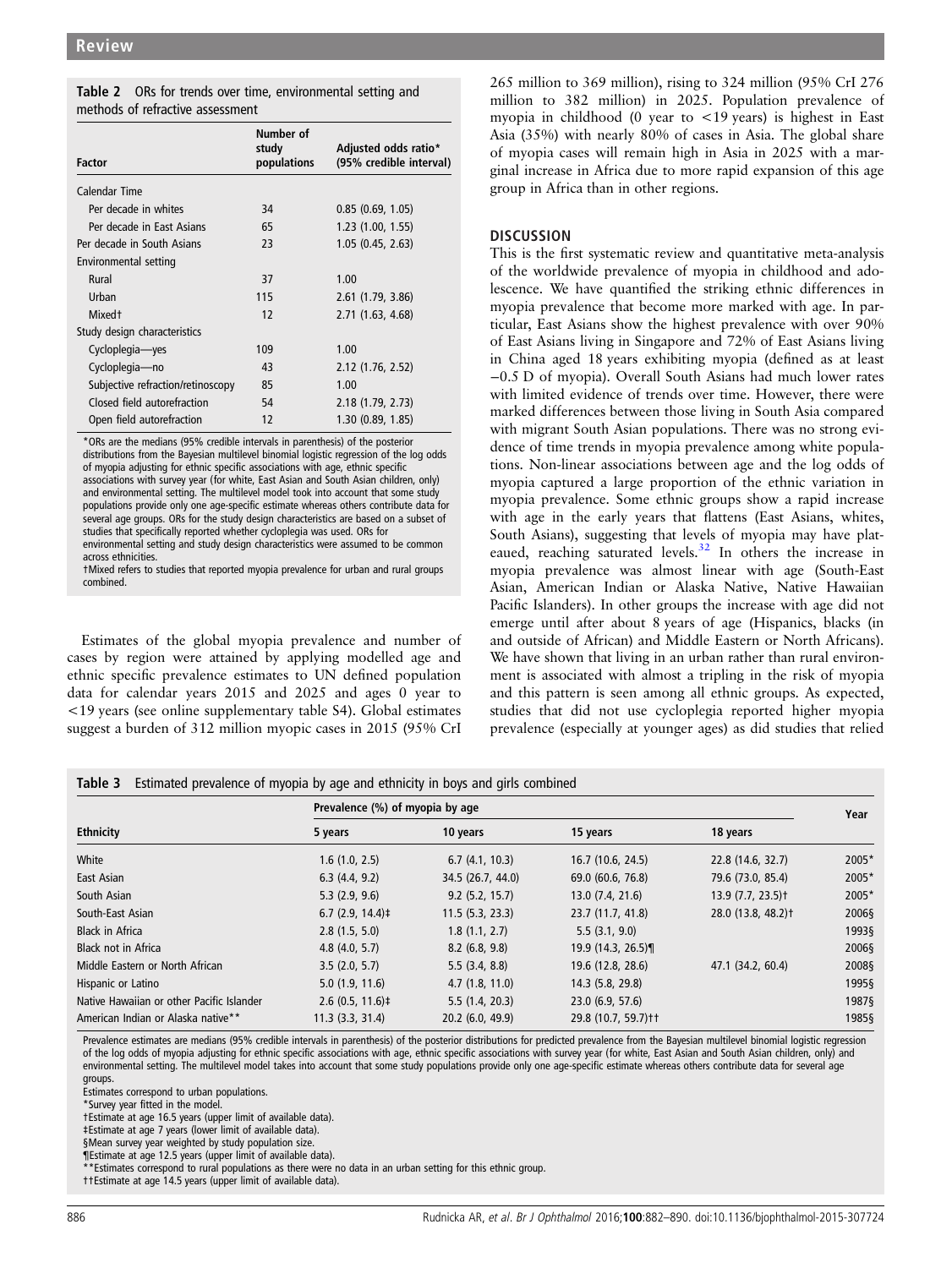<span id="page-5-0"></span>

Figure 3 ORs for urban versus rural setting are from a Bayesian multilevel binomial logistic regression stratified by ethnicity, adjusting for the quadratic association with age and year of survey (for white, East Asian and South Asian children, only). The common OR is from a Bayesian multilevel binomial logistic regression model using all the data from all ethnic groups combined that adjusts for the ethnic specific quadratic association with age, ethnic specific associations with survey year (for white, East Asian and South Asian children, only) and environmental setting, assuming common OR for urban versus rural settings across ethnicities (as presented in [table 2\)](#page-4-0).

on autorefractor findings, particularly closed field instruments. We also showed that sex difference in the age-specific prevalence of myopia exist in whites and East Asians, emerge at about 9 years of age and become more marked through adolescence showing double the odds of myopia in girls compared with boys.

The increase in myopia prevalence seen in urban compared with rural populations agrees with others that have explicitly examined this in children with the same ethnic ancestry.[20 21 33](#page-7-0)–<sup>46</sup>

Although there was no formal evidence of a difference in urban-rural differences across ethnic groups, some populations showed marginally larger ORs compared with others. Stronger urban-rural differences in South Asians and South-East Asians

may reflect greater disparity in living conditions compared with high-income countries. These findings are consistent with the results of studies in population groups that migrate from rural to urban settings, which tend to adopt myopia rates of the host population, for example, Pacific Islanders that migrated to Taiwan;<sup>47</sup> South Asian children living in the UK have higher rates of myopia $^{12}$  $^{12}$  $^{12}$  than South Asian children residing in predominantly rural communities in India; $^{21}$   $^{39}$  Indians in Singapore have prevalence rates more similar to Singaporean Chinese than to Indians in India.<sup>[48 49](#page-7-0)</sup> The apparent decreased risk of myopia associated with urban environment in whites was explained by inclusion of western Newfoundland whites residing in a rural community with shared genetic ancestry, who showed an unusually high prevalence of myopia. $31$  Removal of this single

Table 4 Estimated prevalence of myopia by age in boys and girls combined (1) stratified by country for East Asians, and (2) stratified by continent for South Asians

|                           | Prevalence (%) of myopia by age |                        |                     |                                 |       |  |
|---------------------------|---------------------------------|------------------------|---------------------|---------------------------------|-------|--|
|                           | 5 years                         | 10 years               | 15 years            | 18 years                        | Year  |  |
| East Asians by country    |                                 |                        |                     |                                 |       |  |
| Australia                 | $1.9(0.8, 4.2)^*$               | 13.6(6.2, 26.5)        | 40.6 (22.3, 60.9)*  |                                 | 2005† |  |
| China                     | 3.9(2.9, 5.9)                   | 24.9 (19.8, 34.3)      | 59.0 (51.7, 69.3)   | 71.9 (65.4, 80.0)*              | 2005+ |  |
| Hong Kong                 | 9.2(5.4, 15.7)                  | 45.3 (31.8, 60.7)      | 78.2 (66.8, 87.1)   | 86.4 (78.2, 92.2)*              | 2005+ |  |
| Japan                     | 1.7(0.7, 3.8)                   | $12.2$ (5.8, 24.3)     | 37.6 (21.1, 58.2)   | $51.7$ (32.1, 71.2)*            | 1990‡ |  |
| Malaysia                  | 4.6 $(1.4, 14.5)^*$             | 28.4 (10.4, 58.1)      | 63.2 (33.5, 85.7)   | 75.3 (47.2, 91.4)               | 1990‡ |  |
| Mongolia                  | $0.3$ (0.1, 0.9) *§             | $2.7(0.8, 7.2)\$       | $10.8$ (3.5, 25.0)§ | $17.7(5.9, 37.2)*$ §            | 2003‡ |  |
| Singapore                 | 14.9 (9.9, 22.4)                | 59.0 (47.2, 70.2)      | 86.2 (79.4, 91.1)   | 91.7 (87.2, 94.8)*              | 2005+ |  |
| Taiwan                    | $10.1$ (5.9, 19.8)              | 48.0 (34.0, 67.4) $\P$ | $80.0$ (69.0, 90.0) | 87.6 (79.9, 94.0)               | 2005† |  |
| <b>USA</b>                | 4.9(1.9, 12.0)                  |                        |                     |                                 | 2005+ |  |
| South Asians by continent |                                 |                        |                     |                                 |       |  |
| Living in South Asia      | 3.6(2.2, 5.7)                   | 6.4(4.0, 9.7)          | $9.1$ (5.7, 13.7)   | $10.3$ (5.8, 17.0) <sup>*</sup> | 2005+ |  |
| Not living in South Asia  | 20.4 (10.6, 36.0)*              | 31.6 (17.8, 50.1)      | 40.5 (24.1, 59.5)   | 43.8 (25.2, 63.9)*              | 2005+ |  |

Numbers express medians and 95% credible intervals in parenthesis.

Estimates correspond to urban populations standardised where possible to 2005. For Japan and Malaysia, estimates are indicative of 1990 and for Mongolia estimates are for a rural population in 2003.

Cells without estimates of prevalence indicate insufficient data to obtain estimates.

†Survey year as fitted in the model.

‡Mean survey year weighted by study population size.

§Estimates correspond to rural populations.

¶Estimates correspond to mixed populations in terms of urban/rural environmental setting.

<sup>\*</sup>Estimate obtained by extrapolation.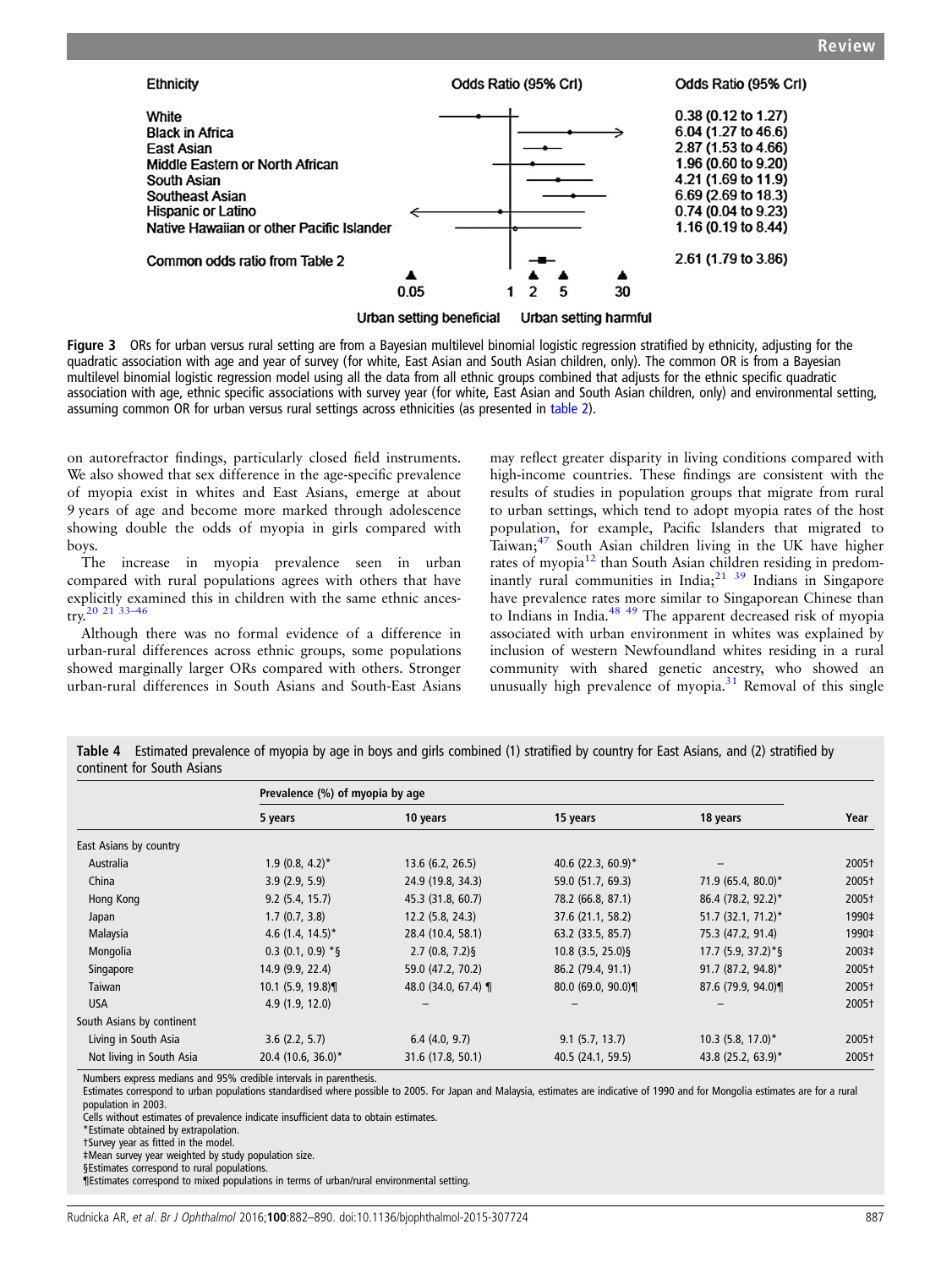population reduced the OR for urban versus rural in whites towards the null.

Potential explanations have been suggested for the higher rates of myopia in children residing in urban settings compared with children from the same ethnic groups living in more rural settings including a more congested environment<sup>33</sup>  $44$  and greater emphasis on education and hence near vision activities.[50](#page-7-0)–<sup>53</sup> Several studies have shown a link between increased near vision activities and myopia,  $19^{38}$   $54^{55}$  but this is not a universal finding.<sup>11 56 57</sup> Years of education have also been related to myopia[25](#page-7-0) and introduction of formal education at younger ages in some East Asian countries<sup>57</sup>  $58$  may be a con-tributing factor. In Singapore<sup>[59](#page-7-0)</sup> children from as young as 3 years and as young as 2 years in Hong Kong[32](#page-7-0) actively participate in additional education classes before formal schooling education begins. In contrast, the prevalence of myopia is low in African populations where literacy rates are low, and formal education does not start for most children until the ages of  $6-8$  years.<sup>[60 61](#page-7-0)</sup> It is possible that the younger age of initial exposure to formal education patterns levels of myopia through childhood.

Further evidence is provided by the reported independent associations of population density on myopia prevalence,  $33\frac{44}{1}$ which may suggest a contribution from a collection of risk factors associated with urban living environment. Time spent outdoors will differ between urban and rural communities and has been examined in relation to myopia.<sup>[56 58 62](#page-7-0)-67</sup> Children who become myopic are less likely to participate in sports/ outdoor activities.<sup>[68](#page-8-0)</sup> In a 2-year prospective study there was a suggestion that longer durations spent outdoors were associated with slower axial elongation in non-myopic teenagers but not in pre-existing myopes.<sup>69</sup> A recent systematic review and meta-analysis showed a 2% reduction in the odds of myopia for every additional hour per week spent outdoors.<sup>[70](#page-8-0)</sup> Biological mechanisms for an association include low accommodative demand outdoors coupled with increased depth of focus. $25$ Time spent outdoors is also culturally patterned, and might be related to sibship; teasing out the independent, potentially causal, effects of time spent outdoors requires further study.[62](#page-7-0) [65 71 72](#page-8-0)

Despite the association between myopia prevalence and an urban environment, ethnic differences in myopia prevalence exist among populations drawn from the same living environment.<sup>12</sup> <sup>14</sup> <sup>54</sup> Whether these ethnic differences reflect genetic susceptibility to environmental factors or are due to ethnic differences in other factors is unclear. A previous meta-analysis of three British birth cohort studies including over 15 000 white children showed that various familial factors were related to the odds of reduced vision (a proxy for myopia) in childhood including social class, parental education, maternal age and birth order (with higher risk among first-born children).<sup>10</sup> All of these familial factors are likely to differ with level of urbanisation and ethnic group. It is also likely that intensity of near vision and emphasis on academic achievements are related to sibship and birth order.

Higher rates of myopia prevalence in girls compared with boys have been found in some individual studies,  $10^{-18}$   $57$   $73-78$ but not in others.<sup>[12 21 23](#page-7-0) 79-[81](#page-8-0)</sup> The reason for disagreements between studies examining the association between myopia and sex is likely to be due to two factors (1) age of children studied, and (2) statistical power of a study which is influenced by the size of the study and the age-specific prevalence of myopia. The sex differences seem to emerge at about 9 years of age and become more pronounced with age, hence comparisons at

younger ages are unlikely to show gender differences. Differences observed beyond the first decade of life have been attributed to a stronger emphasis on education/near distance related activities in girls compared with boys.<sup>[18](#page-7-0)</sup> This gender dif-ference may persist in adulthood.<sup>[5 53](#page-7-0) 82</sup> 83 It is well established that differences between cycloplegic and non-cycloplegic refractions are more marked at younger ages,  $84-86$  $84-86$  especially with closed field autorefraction.<sup>8</sup>

This review has a number of strengths and limitations. By adopting a more inclusive approach, we were able to include more studies in the meta-analysis thereby increasing the sample size and representativeness. Adopting a more exclusive approach, that is, omitting studies with imperfect study methods, would result in loss of power and would not allow study design differences to be quantified. We took account of study level factors including environmental setting, year of survey and survey methods used to define cases of myopia, particularly use of cycloplegia. The increased numbers allowed us to quantify the marked differences in the age-specific prevalence of myopia between ethnic groups, between urban and rural environments as well as gender differences. Limitations of this study include the omission of study response rates in the analysis as reliable data were not routinely reported. Our analysis is based on summaries from published data rather than data from individuals, which may lack the granularity to determine associations. A meta-analysis based on individual data would have yielded more precise results for the age-specific prevalence and could adjust for individual factors. Such an approach would be preferable if these data could be obtained for all relevant studies. However, the difficulty with an individual data meta-analysis is that it may represent a subset, biased towards well resourced studies, which are not representative of studies as a whole. Future work could examine trends in myopia incidence over time by meta-analysing estimates of incidence from longitudinal studies. This review did not examine within-person changes in spherical refraction over time which is likely to show different myopic refraction progression rates by ethnicity over time.

In summary, this meta-analysis provides the most comprehensive and current evidence on myopia prevalence in childhood and adolescence. It seems that populations that have experienced rapid economic transition (East and South Asians) have undergone the most rapid myopic transition. It will be important to monitor trends in myopia over time especially in relation to populations undergoing rapid transitions in myopia and to identify factors of the urban environment that are responsible. Understanding the aetiology of childhood myopia will give clues to prevention, potentially offering strategies to limit the economic impact of refractive error.

Collaborators All authors contributed substantially to the conception and design of this paper. ARR, VVK, AKW and CGO conducted the literature searches and extracted the data from published papers. ARR, VVK and CGO drafted the paper and carried out statistical analysis. All authors contributed to revising the manuscript and all authors approved the final version. ARR and CGO will act as guarantors. The guarantors accept full responsibility for the integrity of the work as a whole. All authors had access to the data, and approved the final version to be published.

**Funding** This work was supported by a grant from the BUPA Foundation (TBF-M10-034).

Disclaimer All researchers acted independently of study funders. The study funders played no role in study design and the collection, analysis, and interpretation of data and the writing of the article and the decision to submit it for publication. None of the funders influenced data analysis or interpretation of results. The comments made in this paper are those of the authors and not necessarily those of any funders.

Competing interests None declared.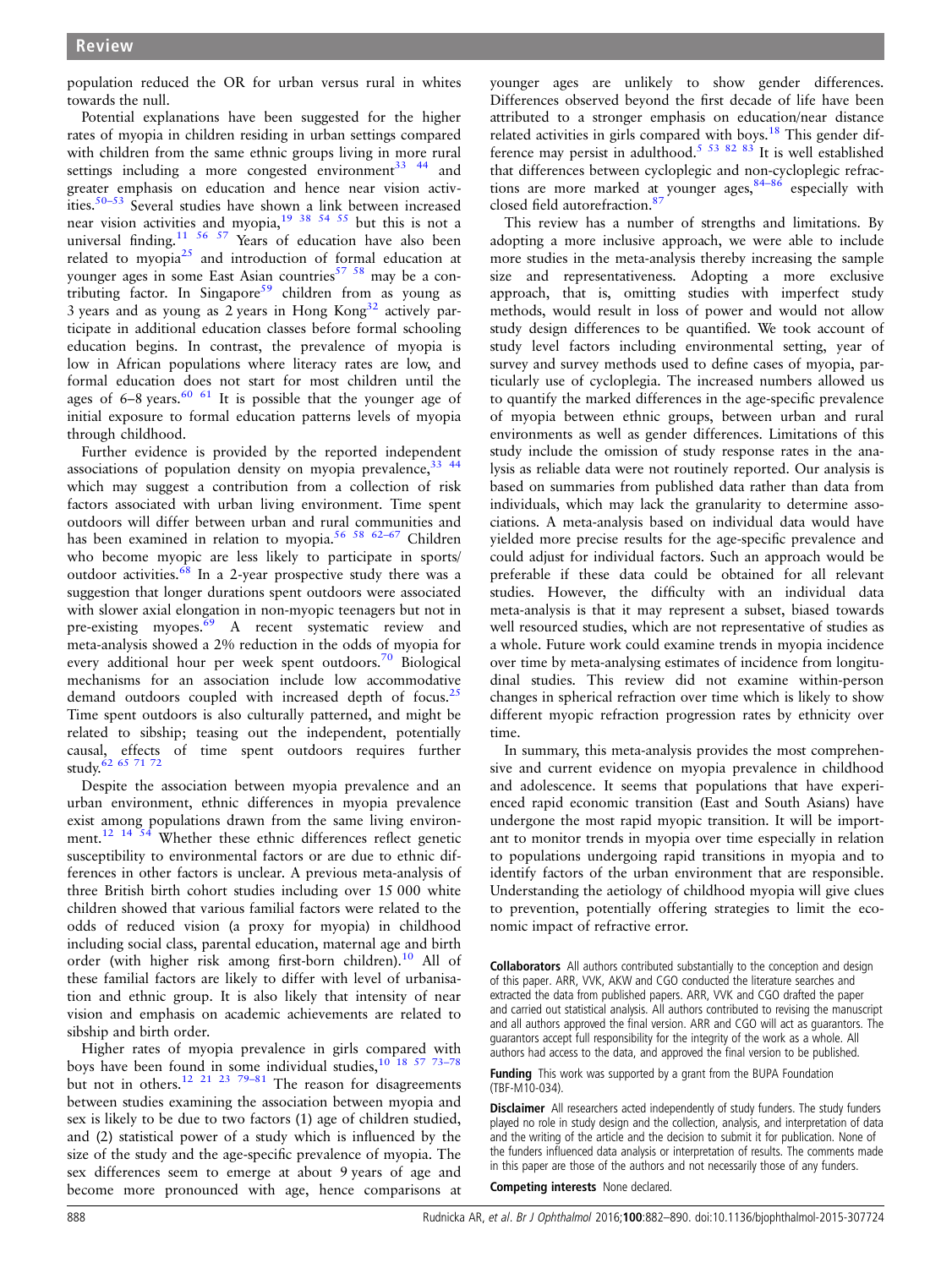<span id="page-7-0"></span>Open Access This is an Open Access article distributed in accordance with the Creative Commons Attribution Non Commercial (CC BY-NC 4.0) license, which permits others to distribute, remix, adapt, build upon this work non-commercially, and license their derivative works on different terms, provided the original work is properly cited and the use is non-commercial. See: [http://creativecommons.org/](http://creativecommons.org/licenses/by-nc/4.0/) [licenses/by-nc/4.0/](http://creativecommons.org/licenses/by-nc/4.0/)

#### REFERENCES

- 1 Junghans B, Kiely PM, Crewther DP, et al. Referral rates for a functional vision screening among a large cosmopolitan sample of Australian children. [Ophthalmic](http://dx.doi.org/10.1046/j.1475-1313.2002.00010.x) [Physiol Opt](http://dx.doi.org/10.1046/j.1475-1313.2002.00010.x) 2002;22:10–25.
- 2 Kleinstein RN, Jones LA, Hullett S, et al. Refractive error and ethnicity in children. [Arch Ophthalmol](http://dx.doi.org/10.1001/archopht.121.8.1141) 2003;121:1141–7.
- 3 Lam CS, Goldschmidt E, Edwards MH. Prevalence of myopia in local and international schools in Hong Kong. [Optom Vis Sci](http://dx.doi.org/10.1097/01.opx.0000134905.98403.18) 2004;81:317–22.
- 4 Cumberland PM, Peckham CS, Rahi JS. Inferring myopia over the lifecourse from uncorrected distance visual acuity in childhood. [Br J Ophthalmol](http://dx.doi.org/10.1136/bjo.2006.102277) 2007;91:151-3.
- 5 Foster PJ, Jiang Y. Epidemiology of myopia. [Eye \(Lond\)](http://dx.doi.org/10.1038/eye.2013.280) 2014;28:202-8. 6 Congdon NG, Friedman DS, Lietman T. Important causes of visual impairment in
- the world today. [JAMA](http://dx.doi.org/10.1001/jama.290.15.2057) 2003;290:2057–60.
- 7 Gilmartin B. Myopia: precedents for research in the twenty-first century. [Clin](http://dx.doi.org/10.1111/j.1442-9071.2004.00831.x) [Experiment Ophthalmol](http://dx.doi.org/10.1111/j.1442-9071.2004.00831.x) 2004;32:305–24.
- 8 Kempen JH, Mitchell P, Lee KE, et al. The prevalence of refractive errors among adults in the United States, Western Europe, and Australia. [Arch Ophthalmol](http://dx.doi.org/10.1001/archopht.122.4.495) 2004;122:495–505.
- 9 Morgan IG, Ohno-Matsui K, Saw SM. Myopia. [Lancet](http://dx.doi.org/10.1016/S0140-6736(12)60272-4) 2012;379:1739-48.
- 10 Rudnicka AR, Owen CG, Richards M, et al. Effect of breastfeeding and sociodemographic factors on visual outcome in childhood and adolescence. Am J Clin Nutr 2008;87:1392–9.
- 11 Williams C, Miller LL, Gazzard G, et al. A comparison of measures of reading and intelligence as risk factors for the development of myopia in a UK cohort of children. [Br J Ophthalmol](http://dx.doi.org/10.1136/bjo.2007.128256) 2008;92:1117–21.
- 12 Rudnicka AR, Owen CG, Nightingale CM, et al. Ethnic differences in the prevalence of myopia and ocular biometry in 10- and 11-year-old children: The child heart and health study in england (CHASE). [Invest Ophthalmol Vis Sci](http://dx.doi.org/10.1167/iovs.10-5528) 2010;51:6270-6.
- 13 O'Donoghue L, McClelland JF, Logan NS, et al. Refractive error and visual impairment in school children in Northern Ireland. [Br J Ophthalmol](http://dx.doi.org/10.1136/bjo.2009.176040) 2010;94:1155–9.
- 14 Ip JM, Huynh SC, Robaei D, et al. Ethnic differences in refraction and ocular biometry in a population-based sample of 11–15-year-old Australian children. [Eye](http://dx.doi.org/10.1038/sj.eye.6702701) 2008;22:649–56.
- 15 Logan NS, Shah P, Rudnicka AR, et al. Childhood ethnic differences in ametropia and ocular biometry: the Aston Eye Study. [Ophthalmic Physiol Opt](http://dx.doi.org/10.1111/j.1475-1313.2011.00862.x) 2011;31:550-8.
- 16 Saw SM. A synopsis of the prevalence rates and environmental risk factors for myopia. [Clin Exp Optom](http://dx.doi.org/10.1111/j.1444-0938.2003.tb03124.x) 2003;86:289–94.
- 17 Saw SM, Goh PP, Cheng A, et al. Ethnicity-specific prevalences of refractive errors vary in Asian children in neighbouring Malaysia and Singapore. [Br J Ophthalmol](http://dx.doi.org/10.1136/bjo.2006.093450) 2006;90:1230–5.
- 18 Fan DSP, Lam DSC, Lam RF, et al. Prevalence, incidence, and progression of myopia of school children in Hong Kong. [Invest Ophthalmol Vis Sci](http://dx.doi.org/10.1167/iovs.03-1151) 2004;45:1071–5.
- 19 Quek TPL, Chua CG, Chong CS, et al. Prevalence of refractive errors in teenage high school students in Singapore. [Ophthalmic Physiol Opt](http://dx.doi.org/10.1046/j.1475-1313.2003.00166.x) 2004;24:47-55.
- 20 Dandona R, Dandona L, Naduvilath TJ, et al. Refractive errors in an urban population in southern India: The Andhra Pradesh Eye Disease Study. Invest Ophthalmol Vis Sci 1999;40:2810–8.
- 21 Dandona R, Dandona L, Srinivas M, et al. Refractive error in children in a rural population in India. Invest Ophthalmol Vis Sci 2002;43:615–22.
- 22 Kalikivayi V, Naduvilath TJ, Bansal AK, et al. Visual impairment in school children in Southern India. Indian J Ophthalmol 1997;45:129-34.
- 23 Murthy GVS, Gupta SK, Ellwein LB, et al. Refractive error in children in an urban population in New Delhi. Invest Ophthalmol Vis Sci 2002;43:623–31.
- 24 Stroup DF, Berlin JA, Morton SC, et al. Meta-analysis of observational studies in epidemiology: a proposal for reporting. Meta-analysis Of Observational Studies in Epidemiology (MOOSE) group. JAMA 2000;283:2008–12.
- 25 Morgan I, Rose K. How genetic is school myopia? [Prog Retin Eye Res](http://dx.doi.org/10.1016/j.preteyeres.2004.06.004) 2005;24:1–38.
- 26 Pan CW, Ramamurthy D, Saw SM. Worldwide prevalence and risk factors for myopia. [Ophthalmic Physiol Opt](http://dx.doi.org/10.1111/j.1475-1313.2011.00884.x) 2012;32:3–16.
- 27 Lunn D, Spiegelhalter D, Thomas A, et al. The BUGS project: evolution, critique and future directions. [Stat Med](http://dx.doi.org/10.1002/sim.3680) 2009;28:3049-67.
- 28 R Core Team. R: A Language and Environment for Statistical Computing.R Foundation for Statistical Computing. Vienna, Austria. 2014. 21-4-2015.
- 29 United Nations. World Population Prospects: The 2012 Revision.[ 2012 [http://esa.](http://esa.un.org/wpp/unpp/panel_indicators.htm) [un.org/wpp/unpp/panel\\_indicators.htm](http://esa.un.org/wpp/unpp/panel_indicators.htm) (accessed Sep 2014).
- 30 Kapetanakis VV, Chan MP, Foster PJ, et al. Global variations and time trends in the prevalence of primary open angle glaucoma (POAG): a systematic review and meta-analysis. [Br J Ophthalmol](http://dx.doi.org/10.1136/bjophthalmol-2015-307223) 2016.
- 31 Richler A, Bear JC. The distribution of refraction in 3 isolated communities in Western Newfoundland. [Am J Optom Physiol Opt](http://dx.doi.org/10.1097/00006324-198011000-00012) 1980;57:861-71.
- 32 Lam CS, Lam CH, Cheng SC, et al. Prevalence of myopia among Hong Kong Chinese schoolchildren: changes over two decades. [Ophthalmic Physiol Opt](http://dx.doi.org/10.1111/j.1475-1313.2011.00886.x) 2012;32:17–24.
- 33 Ip JM, Rose KA, Morgan IG, et al. Myopia and the urban environment: findings in a sample of 12-year-old Australian school children. [Invest Ophthalmol Vis Sci](http://dx.doi.org/10.1167/iovs.07-1451) 2008;49:3858–63.
- 34 Yingyong P. Refractive errors survey in primary school children (6–12 year old) in 2 provinces: Bangkok and Nakhonpathom (one year result). J Med Assoc Thai 2010;93:1205–10.
- 35 Garner LF, Owens H, Kinnear RF, et al. Prevalence of myopia in Sherpa and Tibetan children in Nepal. [Optom Vis Sci](http://dx.doi.org/10.1097/00006324-199905000-00014) 1999;76:282-5.
- 36 Zhang MZ, Saw SM, Hong RZ, et al. Refractive errors in Singapore and Xiamen, China: a comparative study in school children aged 6 to 7 years. [Optom Vis Sci](http://dx.doi.org/10.1097/00006324-200006000-00010) 2000;77:302–8.
- 37 Lin LLK, Shih YF, Hsiao CK, et al. Epidemiologic study of the prevalence and severity of myopia among school children in Taiwan in 2000. J Formos Med Assoc 2001;100:684–91.
- 38 Saw SM, Hong RZ, Zhang MZ, et al. Near-work activity and myopia in rural and urban schoolchildren in China. J Pediatr Ophthalmol Strabismus 2001;38:149–55.
- 39 Khan AA, Nasti AR, Ayoub DM, et al. Prevalence of refractive errors in school children. JK Practitioner 2005;12:156-9.
- 40 Fotouhi A, Hashemi H, Khabazkhoob M, et al. The prevalence of refractive errors among schoolchildren in Dezful, Iran. [Br J Ophthalmol](http://dx.doi.org/10.1136/bjo.2006.099937) 2007;91:287-92.
- 41 Czepita D, Zejmo M, Mojsa A. Prevalence of myopia and hyperopia in a population of Polish schoolchildren. [Ophthalmic Physiol Opt](http://dx.doi.org/10.1111/j.1475-1313.2006.00419.x) 2007;27:60-5.
- 42 Uzma N, Kumar BS, Khaja Mohinuddin Salar BM, et al. A comparative clinical survey of the prevalence of refractive errors and eye diseases in urban and rural school children. [Can J Ophthalmol](http://dx.doi.org/10.3129/i09-030) 2009;44:328-33.
- 43 Padhye AS, Khandekar R, Dharmadhikari S, et al. Prevalence of uncorrected refractive error and other eye problems among urban and rural school children. [Middle East Afr J Ophthalmol](http://dx.doi.org/10.4103/0974-9233.53864) 2009;16:69–74.
- 44 Zhang M, Li L, Chen L, et al. Population density and refractive error among Chinese children. [Invest Ophthalmol Vis Sci](http://dx.doi.org/10.1167/iovs.10-5424) 2010;51:4969-76.
- 45 Gao Z, Meng N, Muecke J, et al. Refractive error in school children in an urban and rural setting in Cambodia. [Ophthalmic Epidemiol](http://dx.doi.org/10.3109/09286586.2011.632703) 2012;19:16-22
- 46 Wu JF, Bi HS, Wang SM, et al. Refractive error, visual acuity and causes of vision loss in children in Shandong, China. The Shandong children eye study. PLoS ONE 2013;8:e82763.
- 47 Lin LLJ, Hung P-T, Ko L-S, et al. Study of myopia among aboriginal school children in Taiwan. [Acta Ophthalmologica](http://dx.doi.org/10.1111/j.1755-3768.1988.tb02658.x) 1988;66(Suppl 185):34-6.
- 48 Au Eong KG, Tay TH, Lim MK. Race, culture and Myopia in 110,236 young Singaporean males. Singapore Med J 1993;34:29-32.
- 49 Wu HM, Seet B, Yap EP, et al. Does education explain ethnic differences in myopia prevalence? A population-based study of young adult males in Singapore. [Optom](http://dx.doi.org/10.1097/00006324-200104000-00012) [Vis Sci](http://dx.doi.org/10.1097/00006324-200104000-00012) 2001;78:234–9.
- 50 He MG, Zeng JW, Liu YZ, et al. Refractive error and visual impairment in urban children in southern China. [Invest Ophthalmol Vis Sci](http://dx.doi.org/10.1167/iovs.03-1051) 2004;45:793-9.
- 51 Shih YF, Chiang TH, Hsiao CK, et al. Comparing myopic progression of urban and rural Taiwanese schoolchildren. [Jpn J Ophthalmol](http://dx.doi.org/10.1007/s10384-010-0860-7) 2010;54:446-51.
- 52 Tay MT, Au Eong KG, Ng CY, et al. Myopia and educational attainment in 421,116 young Singaporean males. Ann Acad Med Singap 1992;21:785–91.
- 53 Williams KM, Bertelsen G, Cumberland P, et al. Increasing Prevalence of Myopia in Europe and the Impact of Education. [Ophthalmology](http://dx.doi.org/10.1016/j.ophtha.2015.03.018) 2015;122:1489-97.
- 54 Saw SM, Chua WH, Hong CY, et al. Nearwork in early-onset myopia. Invest Ophthalmol Vis Sci 2002;43:332–9.
- 55 Mutti DO, Mitchell GL, Moeschberger ML, et al. Parental myopia, near work, school achievement, and children's refractive error. Invest Ophthalmol Vis Sci 2002;43:3633–40.
- 56 Ip JM, Saw SM, Rose KA, et al. Role of near work in myopia: findings in a sample of Australian school children. [Invest Ophthalmol Vis Sci](http://dx.doi.org/10.1167/iovs.07-0804) 2008;49:2903–10.
- 57 Lu B, Congdon N, Liu XJ, et al. Associations Between Near Work, Outdoor Activity, and Myopia Among Adolescent Students in Rural China The Xichang Pediatric Refractive Error Study Report No. 2. [Archives of Ophthalmology](http://dx.doi.org/10.1001/archophthalmol.2009.105) 2009;127:769–75.
- 58 Rose KA, Morgan IG, Smith W, et al. Myopia, lifestyle, and schooling in students of Chinese ethnicity in Singapore and Sydney. [Arch Ophthalmol](http://dx.doi.org/10.1001/archopht.126.4.527) 2008;126:527–30.
- 59 Dirani M, Chan Y-H, Gazzard G, et al. Prevalence of refractive error in Singaporean Chinese children: The Strabismus, Amblyopia, and Refractive Error in young Singaporean Children (STARS) study. [Invest Ophthalmol Vis Sci](http://dx.doi.org/10.1167/iovs.09-3587) 2010;51:1348-55.
- 60 Anera RG, Jimenez JR, Soler M, et al. Prevalence of refractive errors in school-age children in Burkina Faso. [Jpn J Ophthalmol](http://dx.doi.org/10.1007/s10384-006-0354-9) 2006;50:483-4.
- 61 Jimenez R, Soler M, Anera RG, et al. Ametropias in school-age children in Fada N'Gourma (Burkina Faso, Africa). [Optom Vis Sci](http://dx.doi.org/10.1097/OPX.0b013e318238b3dd) 2012;89:33-7.
- 62 Khader YS, Batayha WQ, Abdul-Aziz SM, et al. Prevalence and risk indicators of myopia among schoolchildren in Amman, Jordan. East Mediterr Health J 2006;12:434–9.